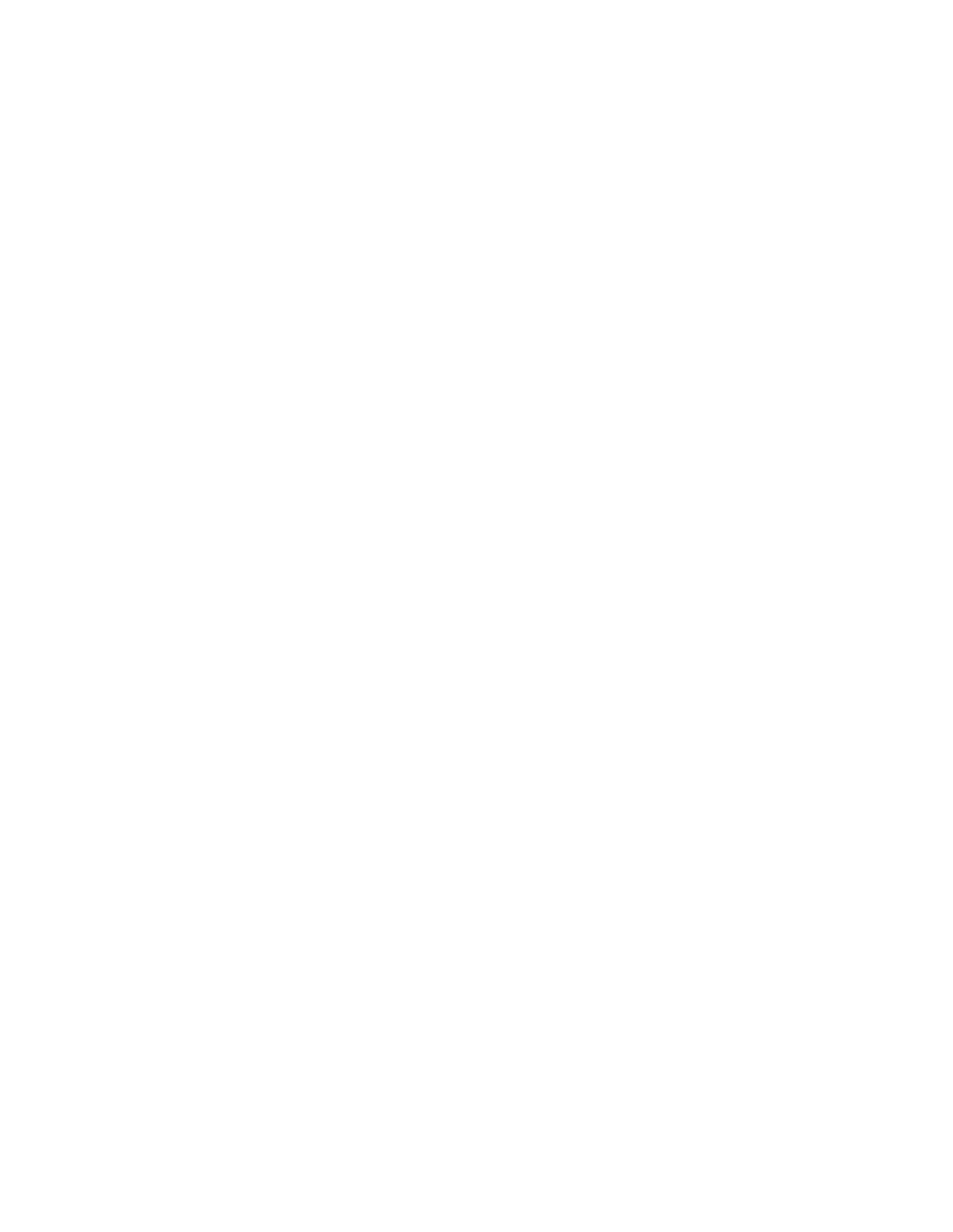## **Indicator: Percentage of Alternate Level of Care (ALC) Days**

**Strategic Direction: Health System Integration** 

<span id="page-2-0"></span>**Definition:** The percentage of inpatient days where a physician (or designated other) has indicated that a patient occupying an acute care hospital bed has finished the acute care phase of his/her treatment. The calculation is the total number of inpatient days designated as ALC for patients in acute beds discharged in a given time period divided by the total number of acute inpatient days in a given time period x 100.

**Significance:** Cornwall Community Hospital will continue to identify and implement additional strategies with Champlain health care providers to reduce alternate level of care days.

**Data Source:** Anzer - DAD (Discharge Abstract Database).

**Target Information:** Target rate is set according to HSAA specifications.

**Benchmark Information:** Based on the average quarterly Champlain LHIN performance obtained from the Health Analytics Branch MoHLTC - Quality Improvement Plans Report.

|               |                | 2014/2015      |                |                | 2015/2016      |                |                |                |
|---------------|----------------|----------------|----------------|----------------|----------------|----------------|----------------|----------------|
|               | Q <sub>1</sub> | Q <sub>2</sub> | Q <sub>3</sub> | Q <sub>4</sub> | Q <sub>1</sub> | Q <sub>2</sub> | Q <sub>3</sub> | Q <sub>4</sub> |
| ALC Days (%)  | $9.0\%$        | 18.5%          | 17.3%          | 18.4%          | 19.0%          | 13.3%          | 21.5%          |                |
| Benchmark (%) | 10.6%          | 14.2%          | 13.9%          | 14.0%          | 12.7%          | N/A            | N/A            |                |
| Target (%)    | 13.5%          | 13.5%          | 13.5%          | 13.5%          | 18.0%          | 18.0%          | 18.0%          | 18.0%          |



#### **Performance Analysis:**

**Q1** Q1 shows a significant increase over the same period last year for Percentage of ALC days. CCH continues to be challenged with a lack of viable/affordable discharge options for some of our patients, especially those under 65 years of age. The significant increase in this indicator is also directly attributable to the significant increase in ALC Long Stay Cases / Patient Days that we experienced in Q1.

**Q2** Exceeded target and expectations.

**Q3** The percentage of ALC days in Q3 far exceeds the target at 21.5%. As the highest quarter in the past two fiscal years, there is a significant impact to patient flow and access to acute care services, when beds are occupied by patients no longer requiring acute hospital care.

**Q4**

### **Plans for Improvement:**

**Q1** CCH continues to work with leadership from the Champlain LHIN, CCAC, St. Joseph's Continuing Care, as well as the Canadian Red Cross, in developing unique solutions to support the flow of ALC patients into the community and improve access to acute care.

**Q2** Continue with strategies as above. Discharging patients before they become ALC remains a priority for both the CCH and CCAC teams.

**Q3** Along with initiatives above, CCH continues to work with physicians, staff, patients and families to promote early discharge planning, identifying barriers to discharge and putting a plan in place to support return to the community before the patient becomes ALC.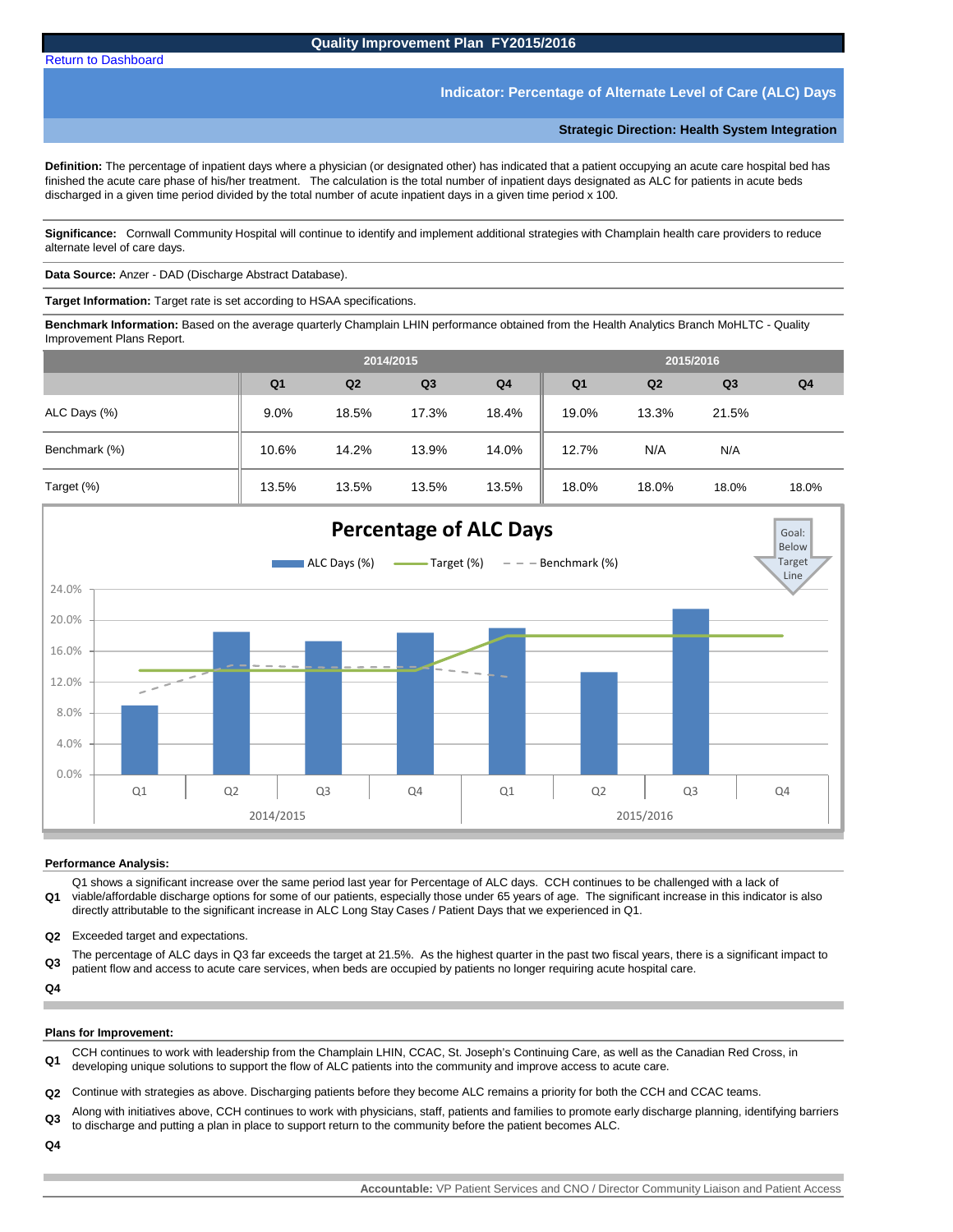<span id="page-3-0"></span>[Return to Dashboard](#page-0-0)

## **Quality Improvement Plan FY2015/2016**

### **Indicator: Readmission Rates for Selected Case Mix Groups (CMG)**

**Strategic Direction: Health System Integration** 

**Definition:** This indicator measures the percentage of acute hospital inpatients discharged within selected Case Mix Groups (Stroke, COPD, Pneumonia, Congestive Heart Failure, Diabetes, Cardiac CMGs, Gastrointestinal CMGs) that are readmitted for non-elective patient care within 30 days of the discharge for index admission. The original CHRP indicator, and as outlined in the HSAA, reports this rate as readmissions within 30 days. In order to facilitate timeliness and ease of reporting we will be reporting internally as readmissions within 28 days.

**Significance:** Unplanned hospital readmissions have been a focus of health service researchers and policy and decision-makers since the early 1970s. Growing attention has been given to this issue due to the burden of unplanned readmissions on patients and their family members, on the quality of health care services and on the health care system in general. Many studies have identified unplanned readmissions as common, costly and potentially avoidable (Canadian Institute for Health Information, All-Cause Readmission to Acute Care and Return to the Emergency Department (Ottawa, Ont.: CIHI, 2012)). Narrowing the scope of readmissions by focusing on specific Case Mix Groups allows the organization to more readily identify those areas that may be struggling with readmissions, therefore permitting us to focus our efforts.

**Data Source:** Discharge Abstract Database (DAD)

**Target Information:** Target rate is set according to HSAA specifications.

**Benchmark Information:** 

|                      |                | 2014/2015      |       |                |                | 2015/2016      |                |                |
|----------------------|----------------|----------------|-------|----------------|----------------|----------------|----------------|----------------|
|                      | Q <sub>1</sub> | Q <sub>2</sub> | Q3    | Q <sub>4</sub> | Q <sub>1</sub> | Q <sub>2</sub> | Q <sub>3</sub> | Q <sub>4</sub> |
| Readmission Rate (%) | 13.5%          | 10.3%          | 11.7% | 12.2%          | 13.9%          | 16.7%          | 13.1%          |                |
| Benchmark (%)        |                |                |       |                |                |                |                |                |
| Target (%)           | 17.0%          | 17.0%          | 17.0% | 17.0%          | 17.0%          | 17.0%          | 17.0%          | 17.0%          |



### **Performance Analysis:**

**Q1** While performance continues to meet target, the trend over the last four quarters has been an increasing rate. This quarters rate has surpassed the first quarter rate of last fiscal year. We hope to see a drop at Q2 as occurred last year.

**Q2** Target met, trend continues upward. Q2 this year did not result in the decrease that occurred in the previous fiscal.

**Q3** Target met, significant decrease from Q2.

**Q4**

#### **Plans for Improvement:**

**Q1** No plans for improvement required at this time

**Q2** Although we remain on target, the upward trend indicates we must continue to focus on prevention strategies which include: Health Links; Discharge planning, patient education, and follow up planning; Electronic Medical Records (FHIT); and improving communication on care plans with the previous MRP when a recently discharged patient comes back to the ER.

**Q3** All the issues identified in "Readmission Rate for Admitted Patients" applies here as well. Prevention of hospital adverse events, more effective care transitions and targeting better chronic disease management and prevention for these specific CMG's is the focus.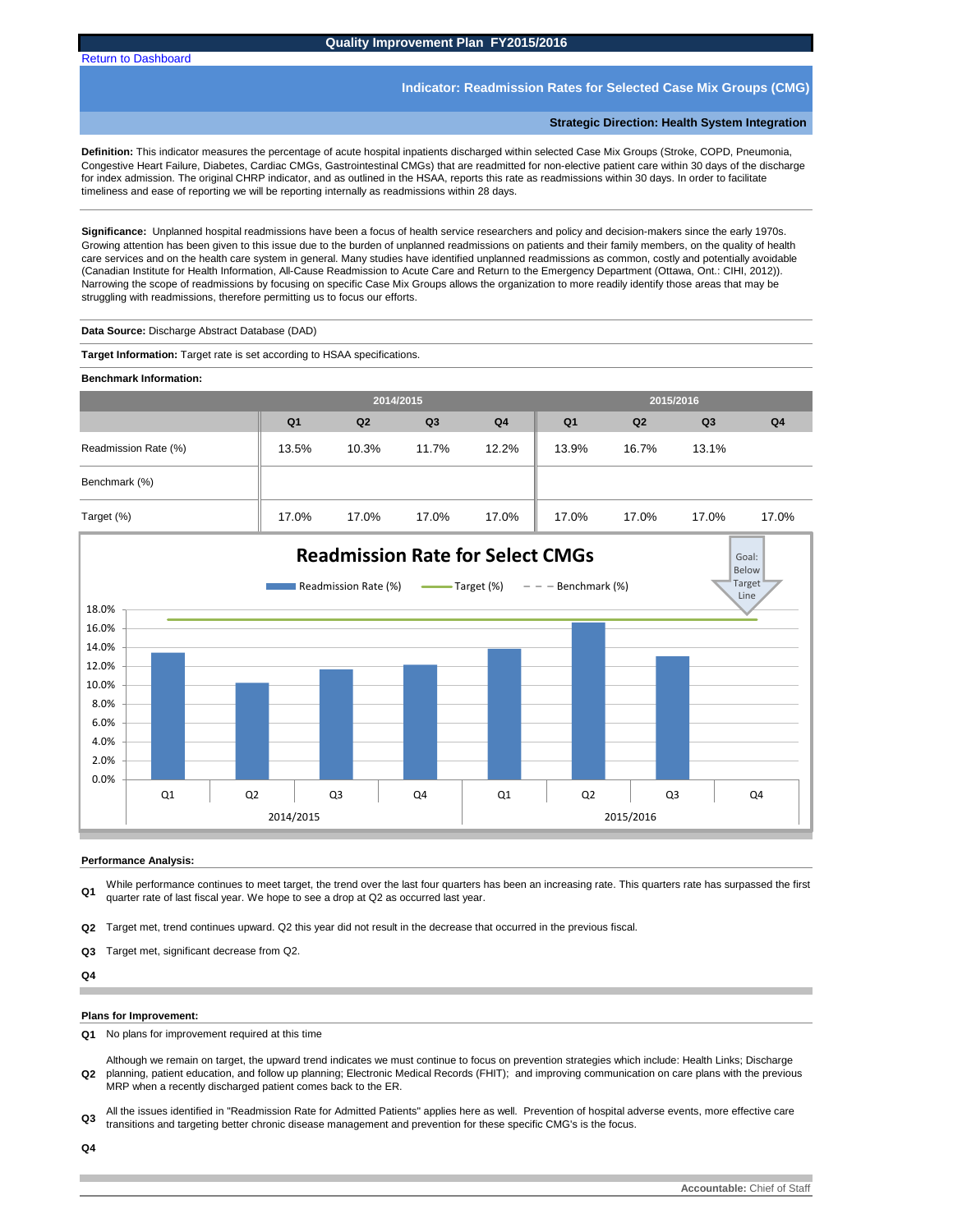**Indicator: Emergency Visits - Time to Inpatient Bed (TIPB)**

**Strategic Direction: Excellence in Quality, Patient Safety, & Service Delivery**

<span id="page-4-0"></span>**Definition:** Using Pay-for-Results program indicator for admitted patients which is based on the 90th percentile ER length of stay. Time calculated from Disposition time to time patient left ED for admitted patients only.

**Significance:** Rapid movement from the Emergency Department (ED) after a decision to admit the patient is critical for entry to the entire system for emergent patient care. It represents the ability of the system to handle unscheduled admissions (Institute for Healthcare Improvement, 2011).

**Data Source:** Access to Care Emergency Room Fiscal Year Report (ERNI)

**Target Information:** Target is set internally at 18 and based on Strategy in Action directives. Ontario's Pay for Results (P4R) target and HSAA obligation is set at 25 hours.

**Benchmark Information:** Based on the ATC "High-Volume Community Hospital Group"

|                                     |                | 2014/2015 |                |                |                |                |                |                |
|-------------------------------------|----------------|-----------|----------------|----------------|----------------|----------------|----------------|----------------|
|                                     | Q <sub>1</sub> | Q2        | Q <sub>3</sub> | Q <sub>4</sub> | Q <sub>1</sub> | Q <sub>2</sub> | Q <sub>3</sub> | Q <sub>4</sub> |
| TIPB (90th percentile - hours)      | 28.7           | 24.9      | 20.3           | 43.2           | 23.7           | 16.5           | 21.6           |                |
| Benchmark (90th percentile - hours) | 22.6           | 21.8      | 24.4           | 30.3           | 22.7           | 20.2           | 22.0           |                |
| Target (90th percentile - hours)    | 18.0           | 18.0      | 18.0           | 18.0           | 25.0           | 25.0           | 25.0           | 25.0           |



#### **Performance Analysis:**

**Q1** TIPB outperforming target by 1.3 hours. A marked improvement over Q4 2014/15 (decreased by 19.4 hours). In comparison to 2014/15 Q1 a decrease of 5 hours was achieved.

**Q2** Marked improvement compared to Q1. Decrease occupancy and revision of policy regarding patient flow has contributed to improved performance.

**Q3** As hospital occupancy levels increase it is difficult to improve performance.

**Q4**

#### **Plans for Improvement:**

**Q1** Ongoing initiatives including predictive discharge strategies and utilizing the "pull-Model" are in place. Discharge predictability is tracked and communicated to staff during regular Huddles. Physician engagement during bi-weekly rounds and mobilization strategies to decrease functional decline are continued priorities to support patient flow and improved access to inpatient beds.

**Q2** Monitor access to in-patient beds, continue with current strategies.

**Q3** Continued focus as a Strategy in Action.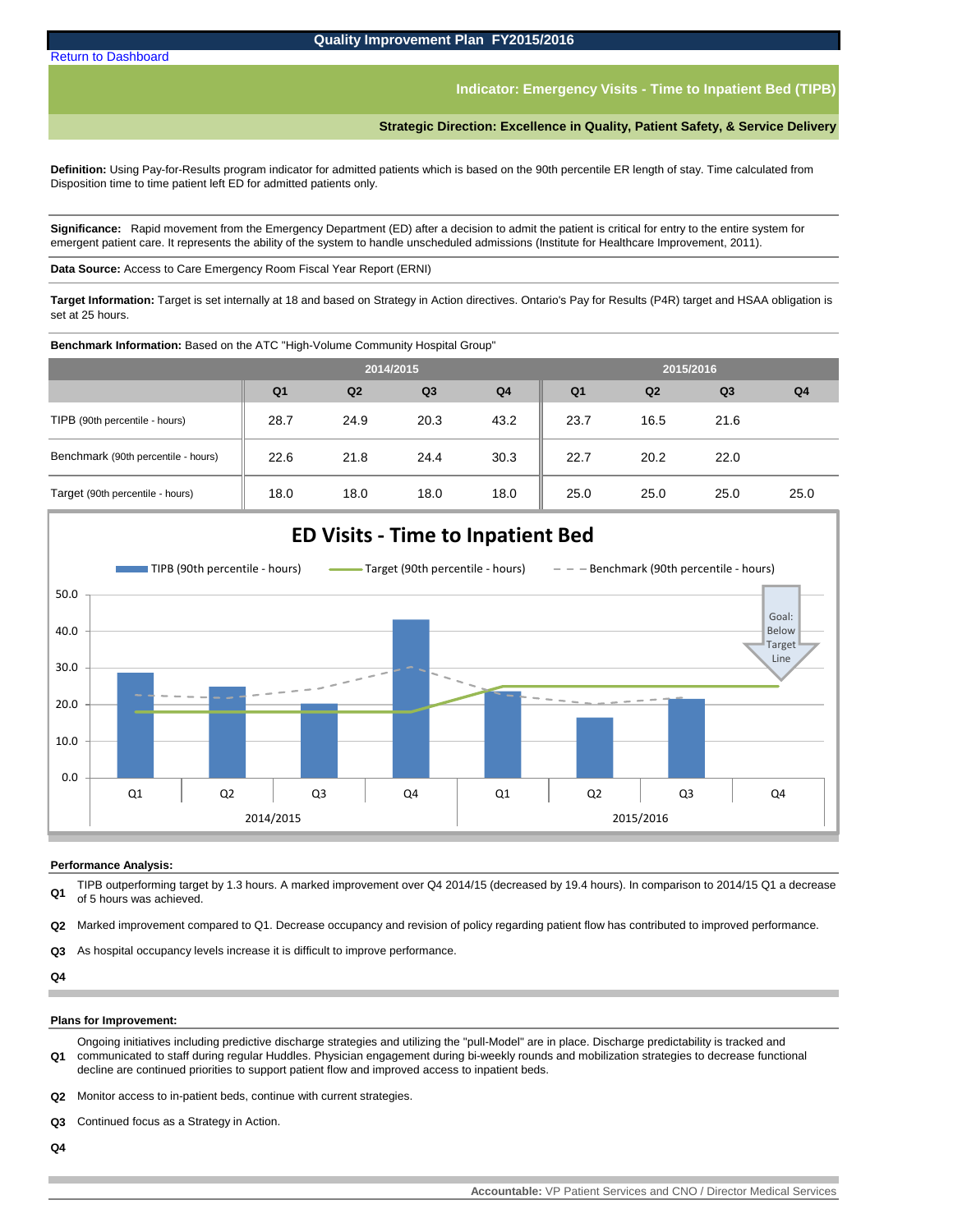**Indicator: QBP - Stroke Patients Discharged on Antithrombotics** 

**Strategic Direction: Excellence in Quality, Patient Safety, & Service Delivery**

<span id="page-5-0"></span>**Definition:** The percentage of QBP Stroke (ischemic) patients discharged from acute care who were prescribed antithrombotic therapy on discharge.

**Significance:** This is an indicator of appropriate prevention strategies to mitigate the risk of another vascular event or death. All (appropriate) stroke/TIA patients should be discharged on antithrombotics (MOHLTC Quality-Based Procedures: Clinical Handbook for Stroke, pg. 53)

**Data Source:** Discharge Abstract Database (DAD)

**Target Information:** Target set based on QIP; theoretical best

**Benchmark Information:** 

|                           |                | 2014/2015 |                |                |                |                |                |                |
|---------------------------|----------------|-----------|----------------|----------------|----------------|----------------|----------------|----------------|
|                           | Q <sub>1</sub> | Q2        | Q <sub>3</sub> | Q <sub>4</sub> | Q <sub>1</sub> | Q <sub>2</sub> | Q <sub>3</sub> | Q <sub>4</sub> |
| Performance (measurement) | 100.0%         | 97.1%     | 100.0%         | 100.0%         | 100.0%         | 100.0%         | 100.0%         |                |
| Benchmark (measurement)   |                |           |                |                |                |                |                |                |
| Target (measurement)      | 100.0%         | 100.0%    | 100.0%         | 100.0%         | 100.0%         | 100.0%         | 100.0%         | 100.0%         |



### **Performance Analysis:**

**Q1** Target met. Performance adjusted since chart review performed. There was one case contributing to the decreased rate in Q2 of last year. This case has been reviewed.

- **Q2** Performance continues to meet target.
- **Q3** Performance continues to meet target.

**Q4** п

### **Plans for Improvement:**

**Q1** This measure has typically been met in the past, which indicates there may be a coding issue for some stroke patients. An audit of 10 stoke patients charts who did not receive prescribed antithrombotic therapy on discharge will be conducted in Sept to determine if this is the case.

**Q2** No plan required.

**Q3** No plan required.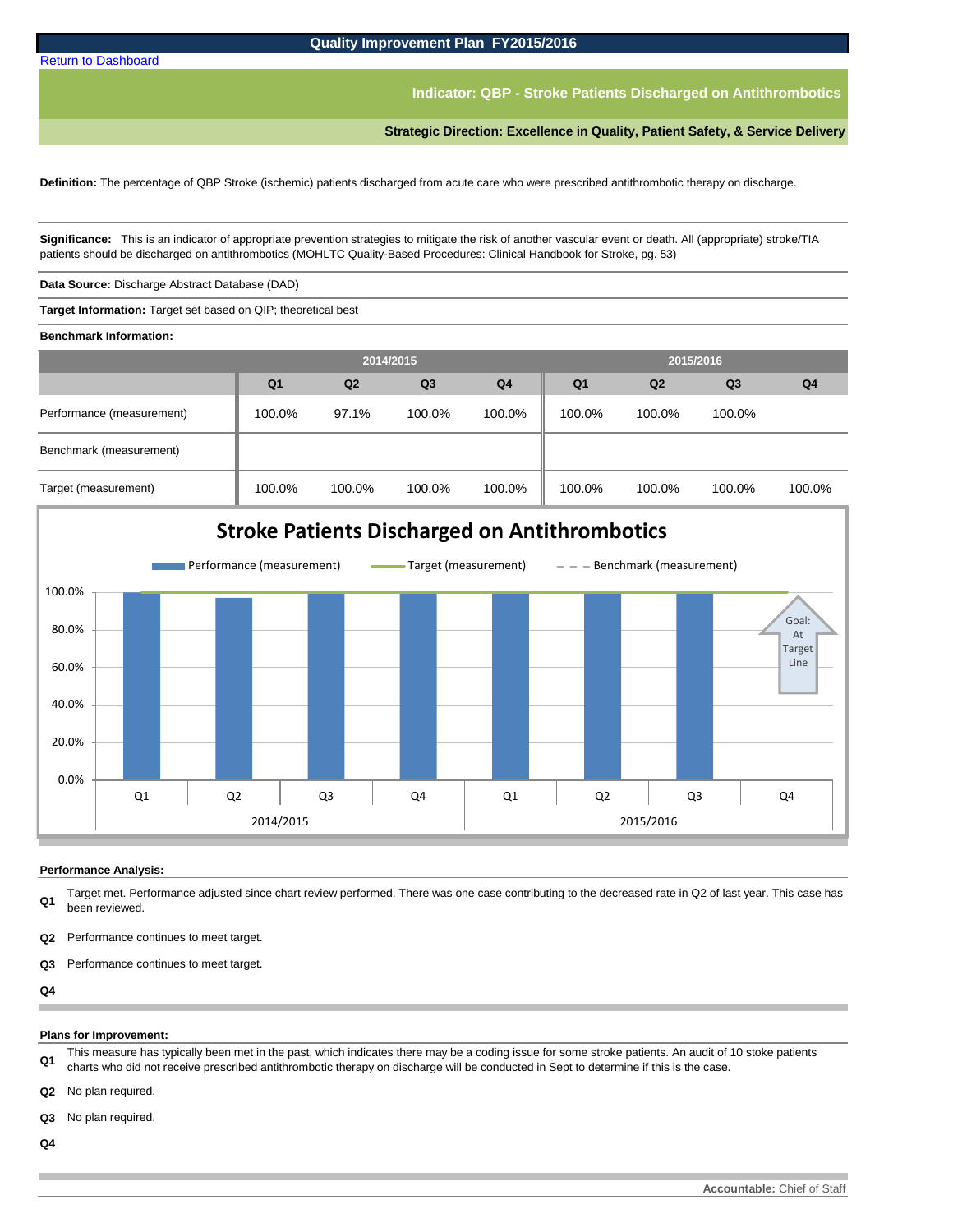**Indicator: QBP - Hip Fracture: Percentage of Patients who Underwent Surgery within 48 Hours** 

### **Strategic Direction: Excellence in Quality, Patient Safety, & Service Delivery**

<span id="page-6-0"></span>**Definition:** This indicator measure the percentage of (QBP) hip fracture patients, 18 years and older, admitted to hospital that received hip fracture surgery within 48 hours of their initial presentation. (MOHLTC - QBP Baseline Results report May 2015) Calculation: QBP hip fracture patients receiving surgery within 48 hours divided by total QBP hip fracture patients receiving surgery.

**Significance:** Hip fracture surgery should be performed as early as possible. The hip fracture QBP clinical expert panel recommend that patients undergo surgery within 48 hours. Some studies have also shown that shorter wait time to surgery is associated with decreased risk of morbidity, mortality, and other postoperative complications (Bone and Joint Canada, 2011). (MOHLTC - QBP Baseline Results report May 2015)

**Data Source:** Discharge Abstract Database (DAD)

**Target Information:** The clinical expert panel recommended from a clinical perspective that hospitals should strive to have 90% of their hip fracture patients undergo surgery within the specified timeframe. (MOHLTC - QBP Baseline Results report May 2015)

**Benchmark Information:** 

|                           |                |       | 2014/2015      |                |                | 2015/2016      |                |                |
|---------------------------|----------------|-------|----------------|----------------|----------------|----------------|----------------|----------------|
|                           | Q <sub>1</sub> | Q2    | Q <sub>3</sub> | Q <sub>4</sub> | Q <sub>1</sub> | Q <sub>2</sub> | Q <sub>3</sub> | Q <sub>4</sub> |
| Performance (measurement) | 80.0%          | 73.7% | 70.4%          | 79.3%          | 74.1%          | 76.2%          | 100.0%         |                |
| Benchmark (measurement)   |                |       |                |                |                |                |                |                |
| Target (measurement)      | 90.0%          | 90.0% | 90.0%          | 90.0%          | 90.0%          | 90.0%          | 90.0%          | 90.0%          |



#### **Performance Analysis:**

**Q1** Year-to-date performance for 2014/15 fiscal year was 76.0%. Current performance is 1.9 percentage points below that. Given that last fiscal saw the first quarter as the highest performer, we are hoping to see significant gains over the coming months. Delays occur when patients are not ready for surgery, for example, anticoagulants need to be stopped anywhere from 3-7 days prior to the surgery.

**Q2** Below provincial target. Five patients did not access the OR within the 48 hour timeframe for Q2. Chart review completed and all 5 patients were on oral anticoagulants, hence delayed access to the OR. Had these cases been excluded performance would be at 100%.

**Q3** Performance exceeding target.

**Q4**

#### **Plans for Improvement:**

**Q1** Work with the anesthetists to develop a process to optimize patient readiness for surgery. Every effort is made to ensure fractured hip patients have quick access to the OR.

**Q2** Continue with plan above. Chart review of all fractured hip patients to determine delay in accessing Operating Room.

**Q3** Continue with current strategies.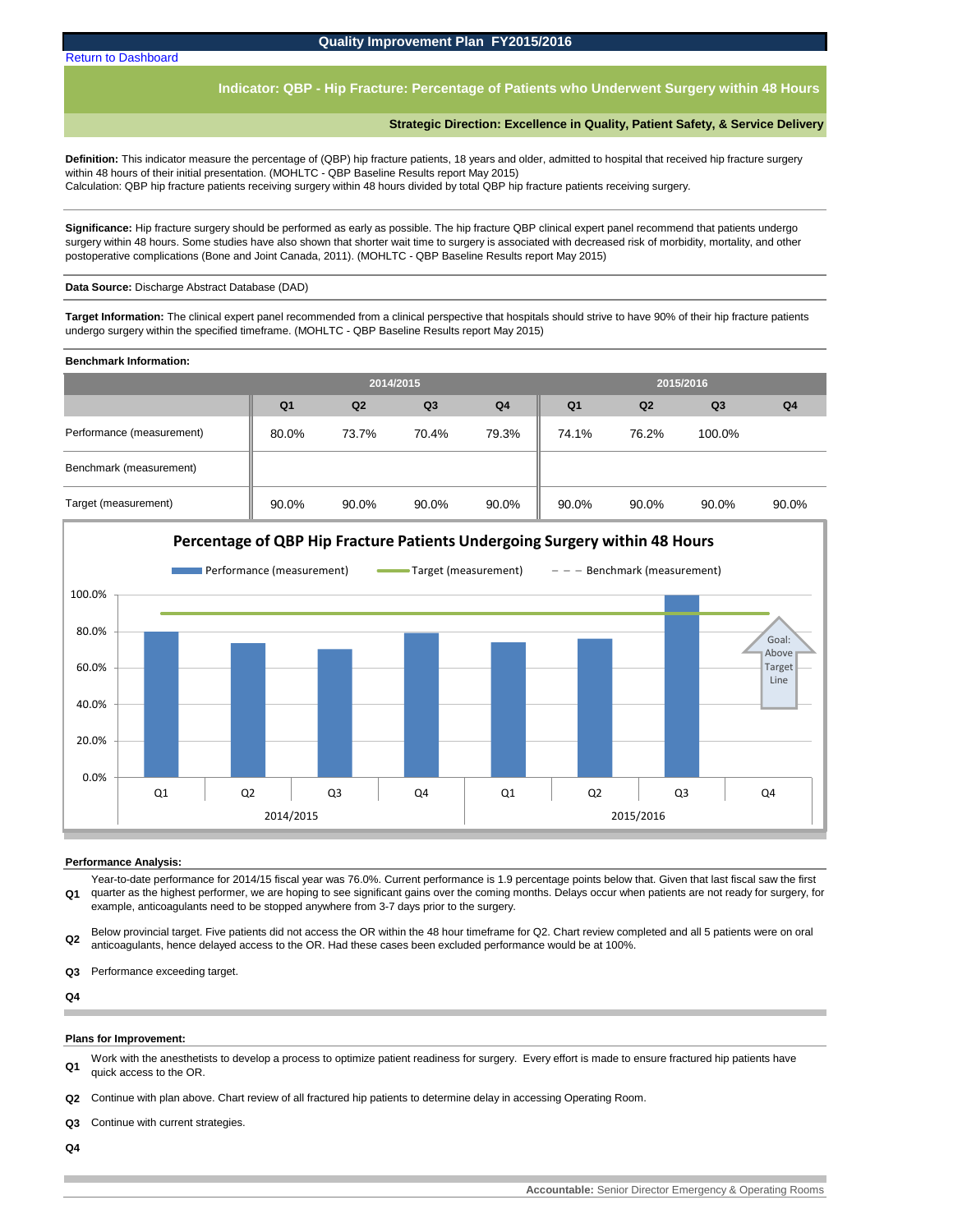<span id="page-7-0"></span>[Return to Dashboard](#page-0-0)

**Quality Improvement Plan FY2015/2016**

**Indicator: Accreditation Canada Required Organizational Practice (ROP) Medication Reconciliation at Care Transition** 

#### **Strategic Direction: Excellence in Quality, Patient Safety, & Service Delivery**

**Definition:** Medication reconciliation is a formal process in which healthcare providers work together with patients, families and care providers to ensure accurate and comprehensive medication information is communicated consistently across transitions of care. Medication reconciliation requires a systematic and comprehensive review of all the medications a patient is taking to ensure that medications being added, changed or discontinued are carefully evaluated. It is a component of medication management and will inform and enable prescribers to make the most appropriate prescribing decisions for the patient (Safer Healthcare Now! Medication Reconciliation in Acute Care Toolkit, Sept 2011). This indicator will report specifically on medication reconciliation at care transitions; even more specifically those transfers out of the Critical Care Unit. The goal of medication reconciliation at internal transfer is to compare the medication the client was receiving on the transferring/sending unit with those that were being taken at home to determine if any medications need to be continued, restarted, discontinued, or modified (Accreditation Canada ROP Guide).

Calculation: # CCU patients transferred out with completed Med Rec divided by the total # of CCU patients transferred out. This calculation excludes discharges home from the unit.

**Significance:** It is well known that adverse drug events (ADEs) occur with disturbing frequency, and that communication problems between settings of care are a significant factor in their occurrence. In the Canadian Adverse Events Study, drug and fluid related events were the second most common type of procedure or event to which adverse events were related. Moreover, chart reviews have revealed that over half of all hospital medication errors occur at the interfaces of care. At Care Transfer: In a 2010 Canadian study, 62.0% of the study population had at least 1 unintentional medication discrepancy at the time of transfer, and the most common discrepancy was medication omission (55.6%). Factors that independently increased the risk of a patient experiencing at least 1 unintentional discrepancy included lack of best possible medication

history, increasing number of home medications, and increasing number of transfer medications. Forty-seven patients (36.4%) had at least 1 unintentional discrepancy with the potential to cause discomfort and/or clinical deterioration. (Safer Healthcare Now! Medication Reconciliation in Acute Care Toolkit, Sept 2011).

**Data Source:** Internal audit and tracking

**Target Information: Set internally** 

**Benchmark Information:** Not available at this point

|                           |                | 2014/2015 |                |                |                |                |                |                |
|---------------------------|----------------|-----------|----------------|----------------|----------------|----------------|----------------|----------------|
|                           | Q <sub>1</sub> | Q2        | Q <sub>3</sub> | Q <sub>4</sub> | Q <sub>1</sub> | Q <sub>2</sub> | Q <sub>3</sub> | Q <sub>4</sub> |
| Performance (measurement) |                |           |                |                | N/A            | N/A            | N/A            |                |
| Benchmark (measurement)   |                | N/A       |                |                |                |                |                |                |
| Target (measurement)      |                |           |                |                | 90%            | 90%            | 90%            | 90%            |



#### **Performance Analysis:**

**Q1**

**Q2** Performance will begin being captured mid-September. To allow for improved data quality we will report on this indicator at Q3 (October - December).

**Q3** Preliminary data obtained, required for accreditation, indicated compliance. Compliance over period being monitored was 98%.

**Q4**

#### **Plans for Improvement:**

- **Q1**
- **Q2**

**Q3** Recommend not continuing as it is very labour intensive to acquire the data.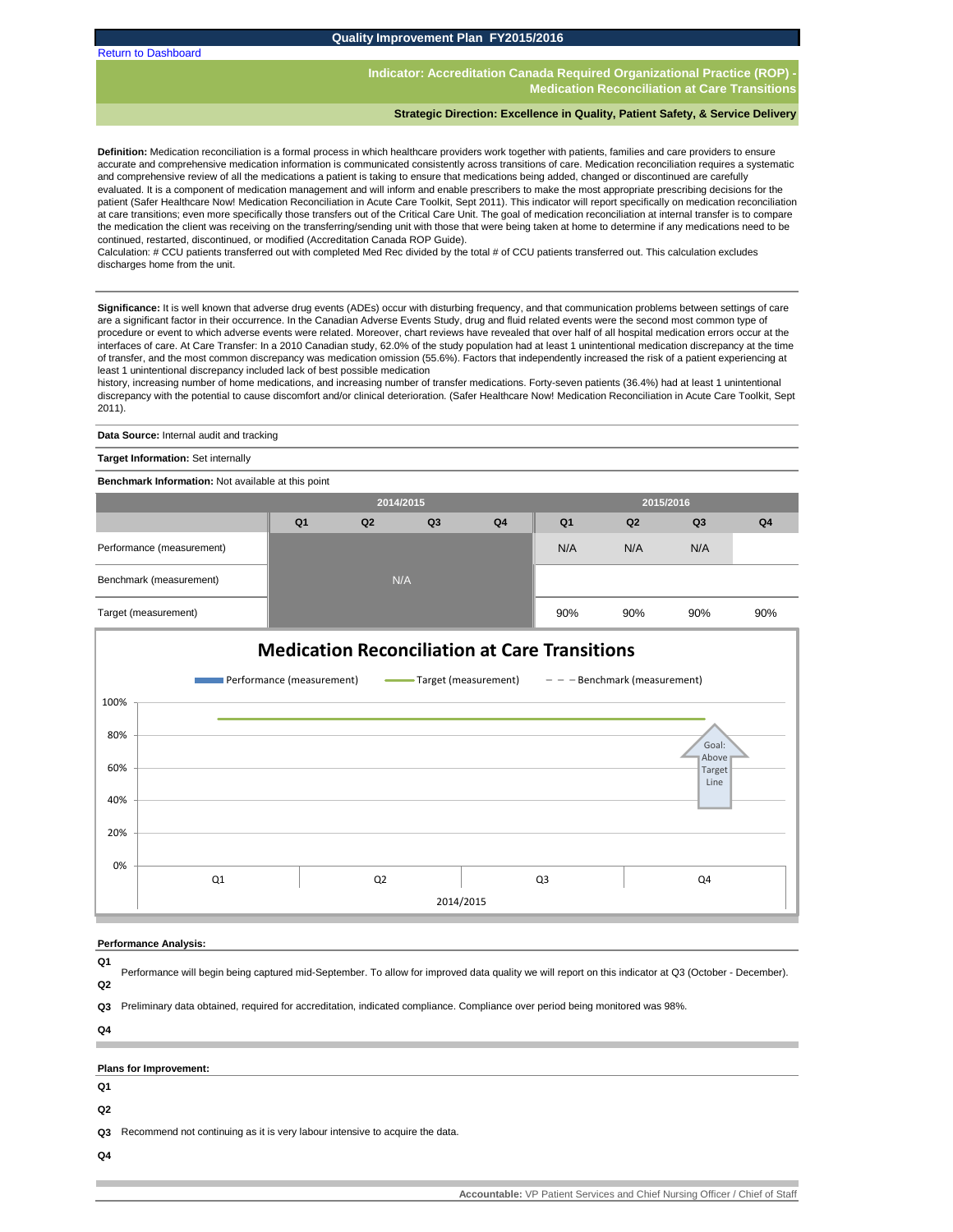**Indicator: Workplace Violence - Volume of Incidents**

#### **Strategic Direction: People Development / Workplace of Choice**

**Definition:** Workplace Violence is defined as the exercise of physical force by a person against a worker, in a workplace, that causes or could cause physical injury to the worker; an attempt to exercise physical force against a worker, in a workplace, that could cause physical injury to the worker; or, a statement or behaviour that it is reasonable for a worker to interpret as a threat to exercise physical force against the worker, in a workplace, that could cause physical injury to the worker.

This indicator will report on the number of workplace violence incidents where actual physical contact occurred (regardless of whether or not this contact causes harm), in each quarter.

**Significance:** Workplace violence is very common in health care settings, more so than in many other workplaces. One-quarter of all incidents of workplace violence occur at health services organizations. Furthermore, workplace violence is an issue that affects staff and health providers across the health care continuum (Accreditation Canada - Workplace Violence Prevention ROP Workbook). CCH is committed to providing a safe workplace for all of its employees. Through the monitoring of Workplace Violence Incidents and Near Misses we will be able to develop concrete action plans that will allow us to respond to the growing concern about violence in health care workplaces.

**Data Source:** RL Solutions - Incident Reporting

#### **Target Information:**

**Benchmark Information:** 

|                           |                | 2014/2015 |                |                | 2015/2016      |     |                |                |  |
|---------------------------|----------------|-----------|----------------|----------------|----------------|-----|----------------|----------------|--|
|                           | Q <sub>1</sub> | Q2        | Q <sub>3</sub> | Q <sub>4</sub> | Q <sub>1</sub> | Q2  | Q <sub>3</sub> | Q <sub>4</sub> |  |
| Performance (measurement) |                |           |                |                | N/A            | 3   |                |                |  |
| Benchmark (measurement)   |                | N/A       |                |                |                |     |                |                |  |
| Target (measurement)      |                |           |                |                | N/A            | N/A | N/A            | N/A            |  |



#### **Performance Analysis:**

**Q1** In order to ensure quality data we will defer reporting on this indicator at Q1. Data capture is being reviewed; education has been provided regarding the process of reporting these incidents as well as what should be reported. Performance will be reported at Q2.

**Q2** Three incidents were captured in Q2. We will continue regular monitoring and data collection. Once sufficient historical data is available a target will be developed based on internal performance.

**Q3** Seven incidents in Q3.

**Q4**

#### **Plans for Improvement:**

**Q1** N/A until more data is captured

- **Q2** The Senior Team working group continues progressing the prevention agenda, focusing on security guards contracts, seclusion room upgrades, staff training enhancements, and working with external partners.
- **Q3** Continue to regularly monitor and collect data.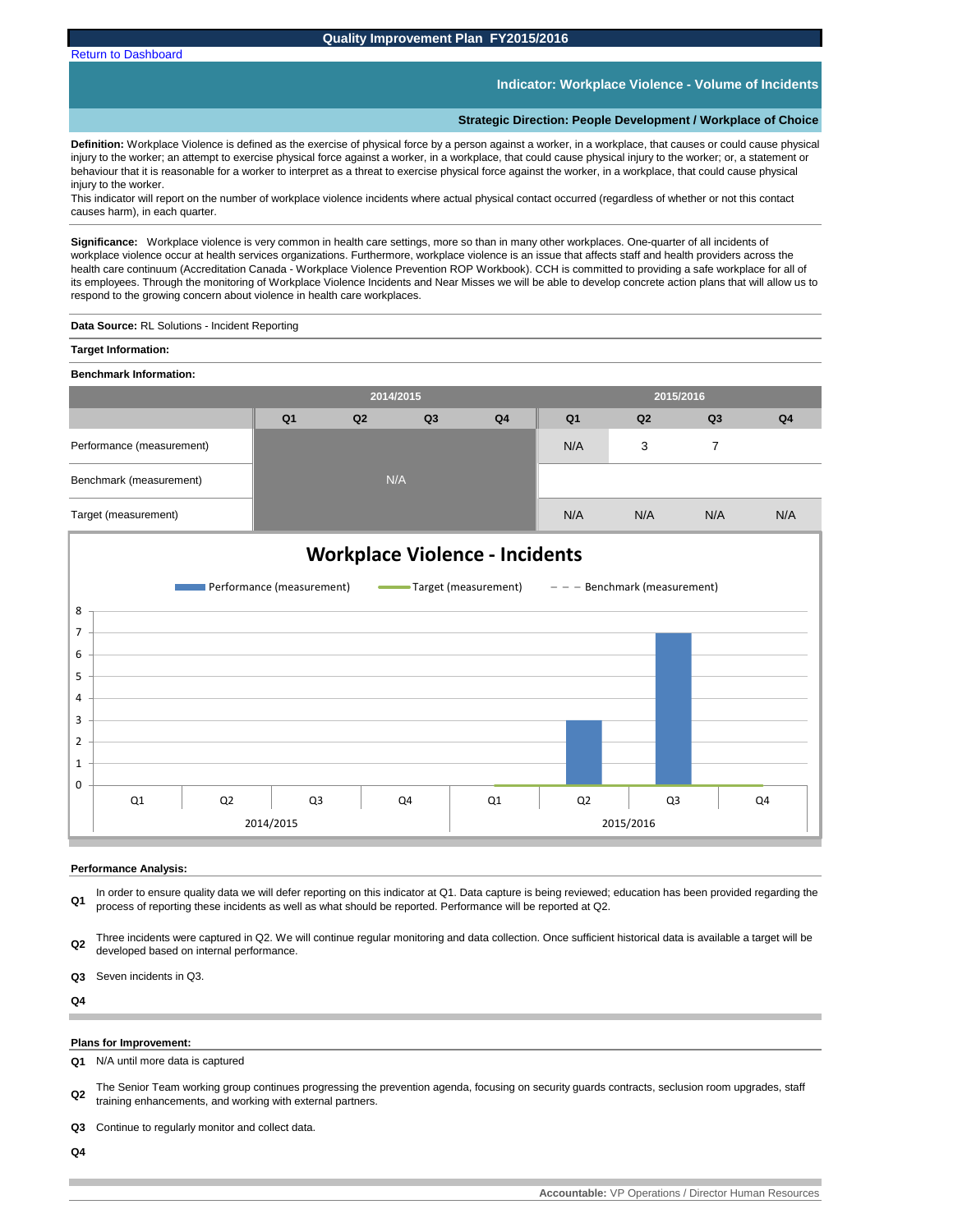[Return to Dashboard](#page-0-0)

## **Indicator: Workplace Violence - Volume of Near Misses**

#### **Strategic Direction: People Development / Workplace of Choice**

**Definition:** Workplace Violence is defined as the exercise of physical force by a person against a worker, in a workplace, that causes or could cause physical injury to the worker; an attempt to exercise physical force against a worker, in a workplace, that could cause physical injury to the worker; or, a statement or behaviour that it is reasonable for a worker to interpret as a threat to exercise physical force against the worker, in a workplace, that could cause physical injury to the worker.

This indicator will report on the number of workplace violence near misses (these include the threat or attempt to harm without actual physical contact), occurring in each quarter.

**Significance:** Workplace violence is very common in health care settings, more so than in many other workplaces. One-quarter of all incidents of workplace violence occur at health services organizations. Furthermore, workplace violence is an issue that affects staff and health providers across the health care continuum (Accreditation Canada - Workplace Violence Prevention ROP Workbook). CCH is committed to providing a safe workplace for all of its employees. Through the monitoring of Workplace Violence Incidents and Near Misses we will be able to develop concrete action plans that will allow us to respond to the growing concern about violence in health care workplaces.

**Data Source:** RL Solutions - Incident Reporting

**Target Information:** 

| <b>Benchmark Information:</b> |                |           |    |                |                |     |                |                |  |
|-------------------------------|----------------|-----------|----|----------------|----------------|-----|----------------|----------------|--|
|                               |                | 2014/2015 |    |                | 2015/2016      |     |                |                |  |
|                               | Q <sub>1</sub> | Q2        | Q3 | Q <sub>4</sub> | Q <sub>1</sub> | Q2  | Q <sub>3</sub> | Q <sub>4</sub> |  |
| Performance (measurement)     |                |           |    |                | N/A            | 9   | 6              |                |  |
| Benchmark (measurement)       |                | N/A       |    |                |                |     |                |                |  |
| Target (measurement)          |                |           |    |                | N/A            | N/A | N/A            | N/A            |  |



#### **Performance Analysis:**

**Q1** In order to ensure quality data we will defer reporting on this indicator at Q1. Data capture is being reviewed; education has been provided regarding the process of reporting these incidents as well as what should be reported. Performance will be reported at Q2.

**Q2** Nine incidents were captured in Q2. We will continue regular monitoring and data collection. Once sufficient historical data is available a target will be developed based on internal performance.

**Q3** Six incidents in Q3.

**Q4**

## **Plans for Improvement:**

**Q1** N/A until more data is captured

**Q2** The Senior Team working group continues progressing the prevention agenda, focusing on security guards contracts, seclusion room upgrades, staff training enhancements, and working with external partners.

**Q3** Continue to monitor and collect data.